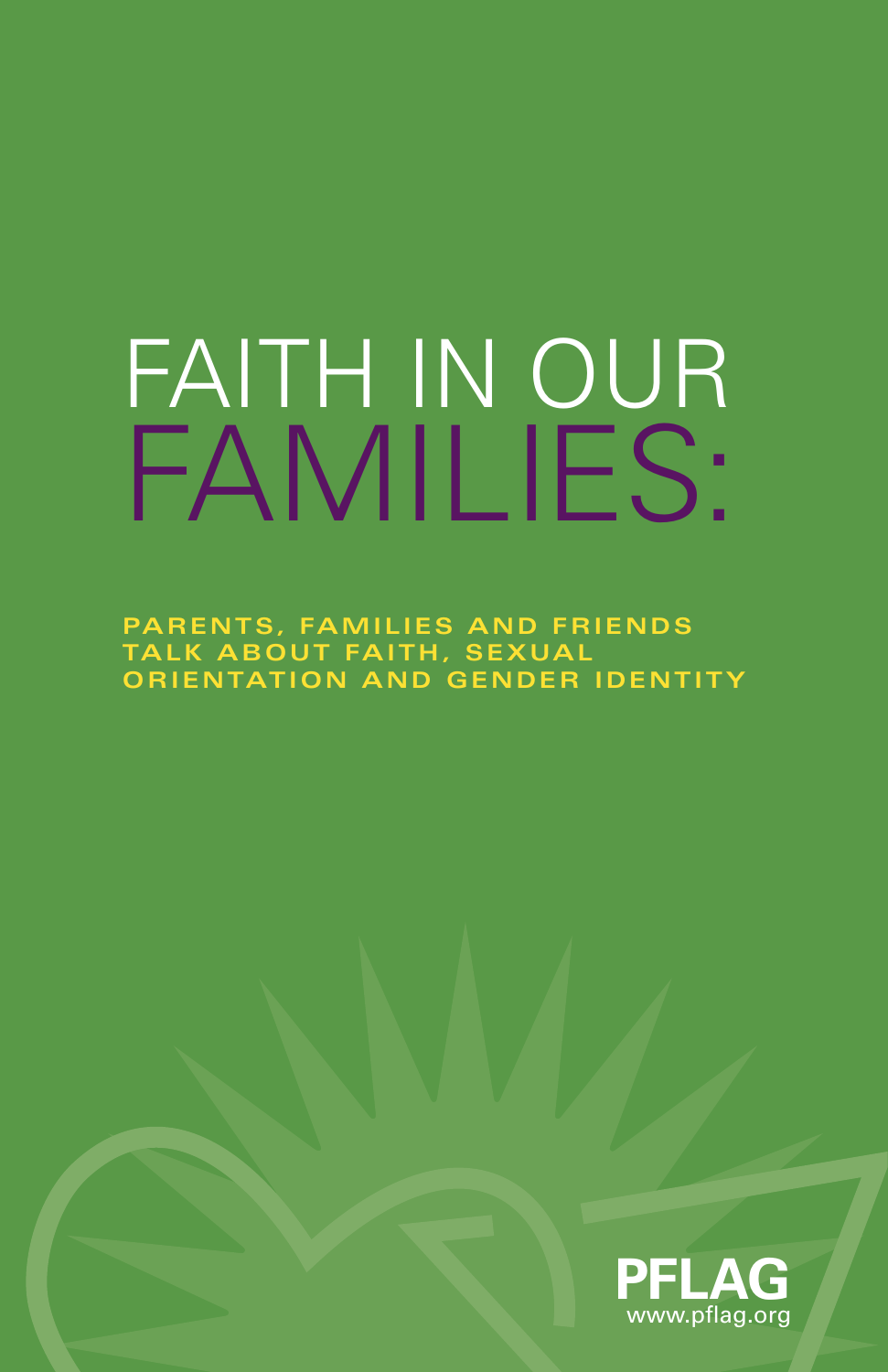

**Parents, Families and Friends of Lesbians and Gays (PFLAG)** is the nation's foremost family-based organization committed to the civil rights of lesbian, gay, bisexual and transgender (LGBT) persons. Founded in 1973 by mothers and fathers, PFLAG has grown to be a

national non-profit organization with over 200,000 members and supporters and over 250 affiliates in the United States. This vast grassroots network is cultivated, resourced and serviced by the PFLAG National office, located in Washington, D.C., the national Board of Directors and the Regional Directors Council. PFLAG is a nonprofit organization that is not affiliated with any political or religious institution.

**Our Vision.** We, the parents, families and friends of lesbian, gay, bisexual and transgender persons, celebrate diversity and envision a society that embraces everyone, including those of diverse sexual orientations and gender identities. Only with respect, dignity and equality for all will we reach our full potential as human beings, individually and collectively. PFLAG welcomes the participation and support of all who share in, and hope to realize this vision.

**Our Mission.** PFLAG promotes the health and well-being of lesbian, gay, bisexual and transgender persons, their families and friends through: support, to cope with an adverse society; education, to enlighten an illinformed public; and advocacy, to end discrimination and to secure equal civil rights. Parents, Families and Friends of Lesbians and Gays provides opportunity for dialogue about sexual orientation and gender identity, and acts to create a society that is healthy and respectful of human diversity.

#### **About this booklet:**

*Faith in Our Families: Parents, Families and Friends Talk about Faith, Sexual Orientation and Gender Iden*tity is copyrighted, but readers are welcome to copy it in whole or in part, with proper accreditation to PFLAG.

To order this publication, to receive a complete listing of PFLAG publications, or for information about a PFLAG chapter in your area, visit our website at www.pflag.org.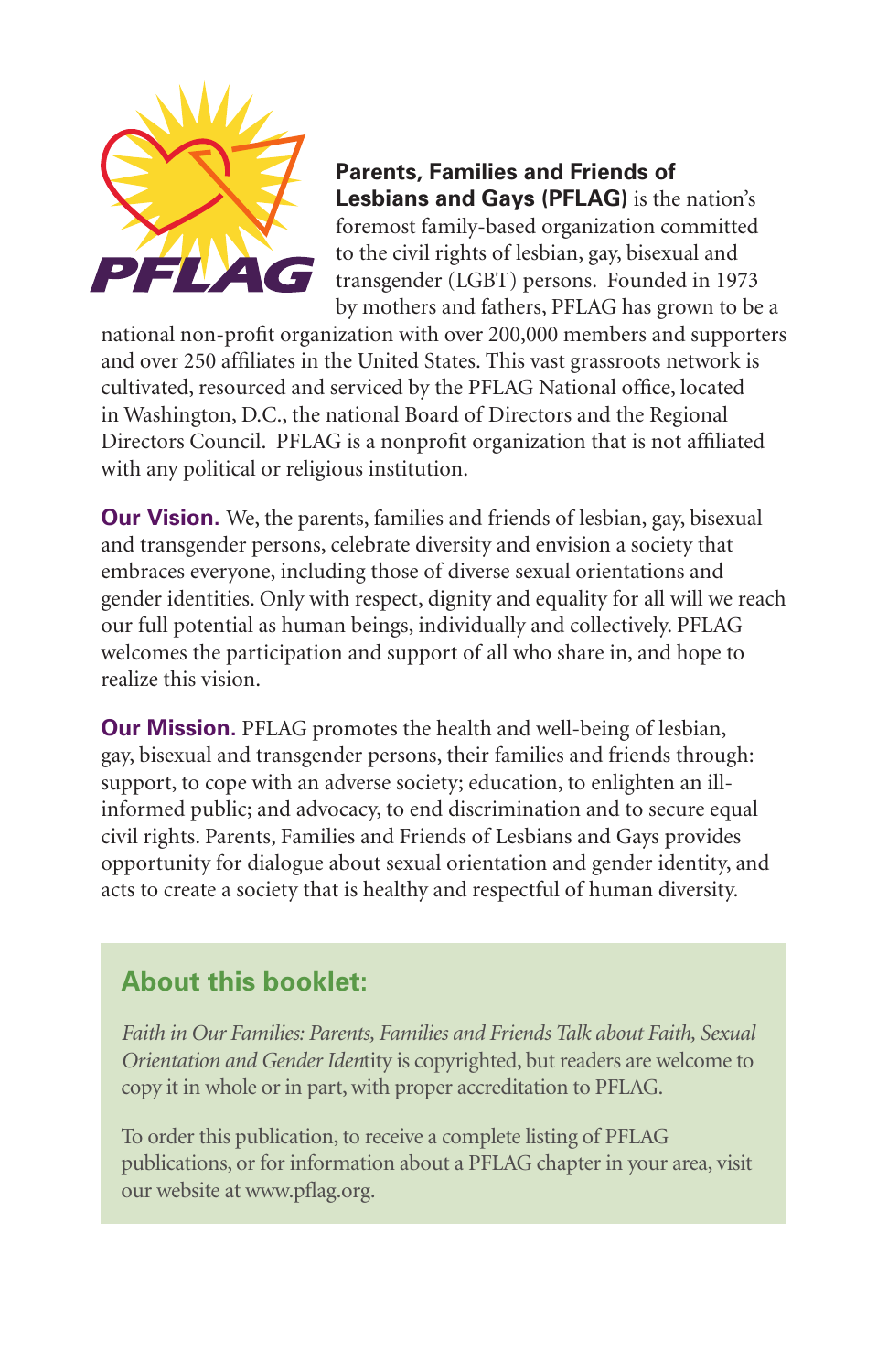## **Beginning**

**Learning that a family member or friend is lesbian, gay, bisexual or transgender (LGBT) can pose new questions about your faith and may prompt you to re-evaluate beliefs that you previously took for granted.** You may wonder – as many people do – if this revelation will influence your religious beliefs or relationship with your faith community.

These questions are common, and in asking them, you are not alone. Exploring these issues may be difficult at first, since many people have been taught to not question their faith or the teachings of their faith community. But for many people, exploring their relationship with their faith and LGBT issues

Sexual orientation and gender identity are traditionally personal subjects, but ones that have made their way into the public arena. Our society is moving forward to a time when it's not only *acceptable* to talk about these issues, but also positively *encouraged*. That's our goal in this booklet: to encourage you to

leads to a new understanding of their religious beliefs and even a renewed sense of faith. Widely respected biblical scholars disagree about many details

in scripture, and LGBT issues are no exception. Now may be the time to respectfully consider your questions and ideas about the intersection of LGBT issues and faith, and explore a variety of interpretations of scripture.

*Talk about your loved ones and talk about your faith. It is these conversations that bring transformation.*

examine your beliefs and talk about how they relate to your new connection to LGBT people and the issues they often face. Use

your voice to ask questions, seek understanding, and have conversations. Talk about your loved ones and talk about your faith. It is these conversations that bring transformation.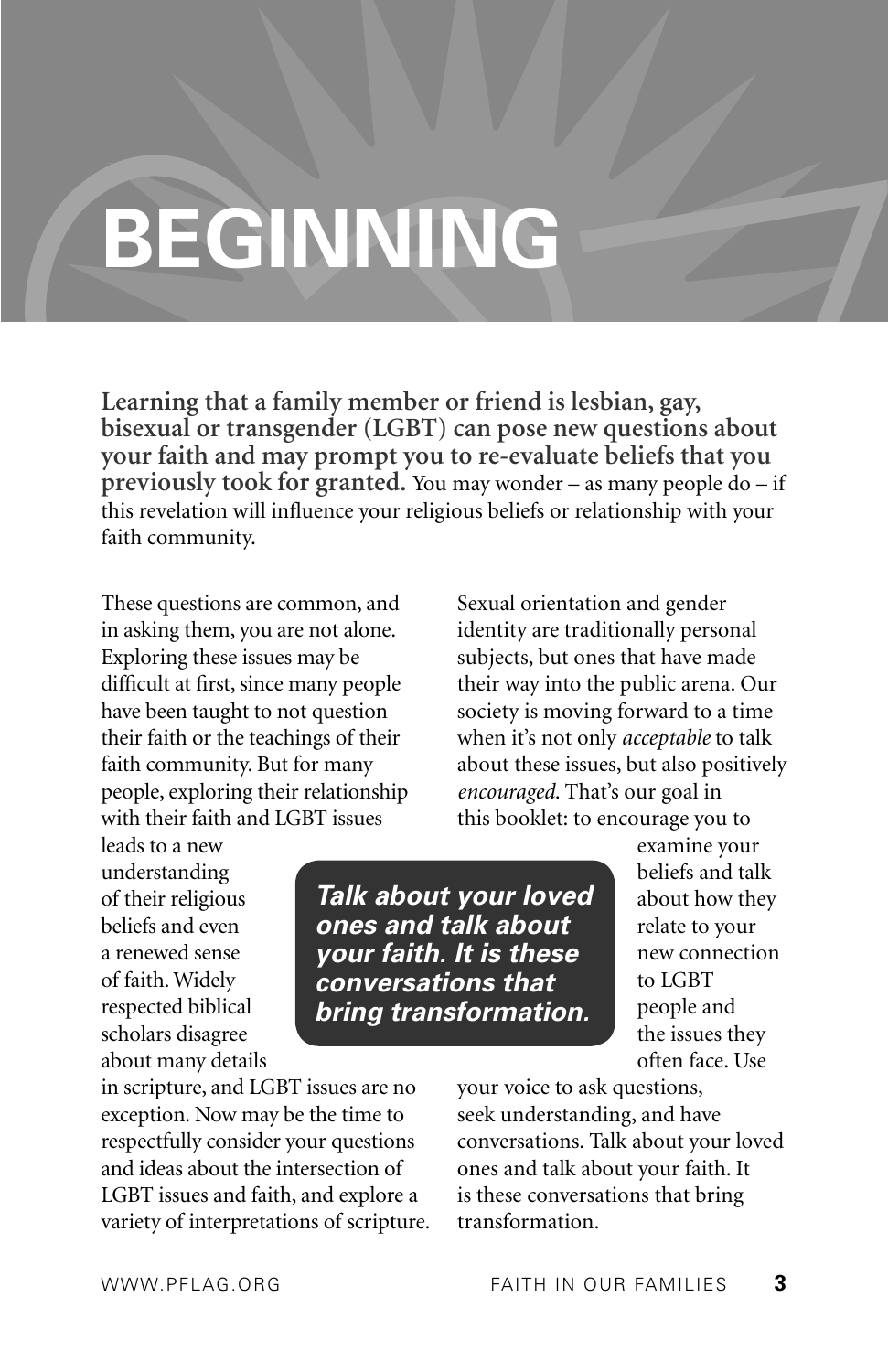Remember that your loved one is the same person that you loved and supported before you knew about their sexual orientation and/or gender identity. Sharing this part of their self with you does not change who they are, and does not need to change your relationship with them. In fact, it can be the beginning of a more open relationship as you share in this process and your spiritual lives together.

In this booklet, we have not provided textual interpretation of scripture from the Bible, Koran, Torah, or elsewhere. Rather, we have provided personal stories that demonstrate how people from a variety of faith traditions have taken the journey to address their spiritual beliefs and the sexual orientation or gender identity of their loved ones. Our hope is that these stories will serve as a starting point for your own journey into exploring your faith, and that you will view them as the start of your own important dialogue on these issues.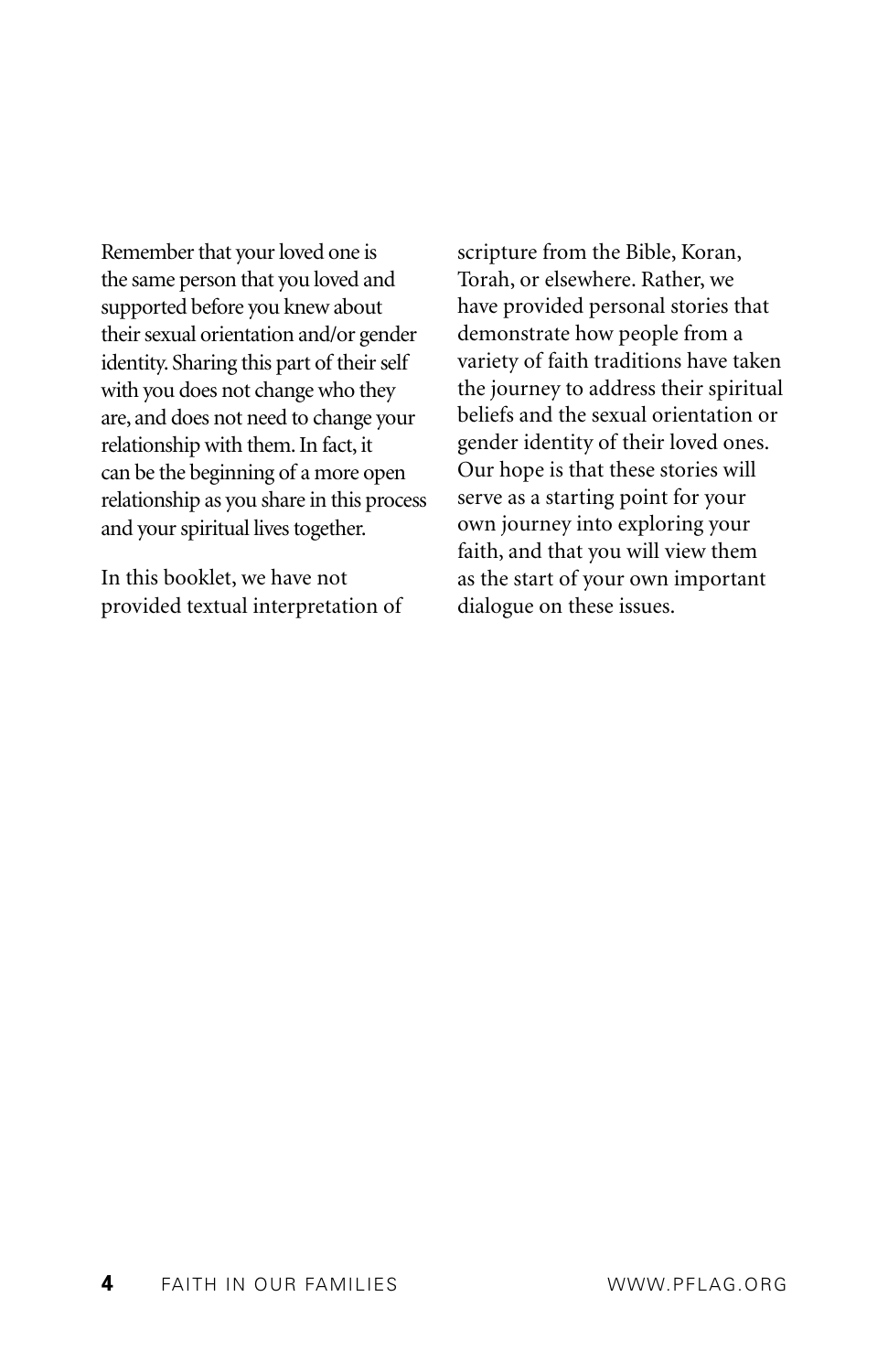### **DISCOVERY**

*"Our guidepost has always been unconditional love for our kids. We were observant Jews – Conservative, not Orthodox, not Reform. We were aware that there were lines in the Old Testament that prohibited gay relationships. At the time when our daughter came out to us, the Conservative seminaries held homosexuality as taboo. However, we didn't have a problem reconciling these views because our kids always come first."*

*~ Father of a gay son*

Finding out that a friend or family member is LGBT can interrupt the path you were taking within your faith community and steer you in an unexpected direction. While the thought is frightening to many, this new direction may lead you to reflect on your beliefs and how they relate to LGBT people. The journey is ongoing, and for some it will bring them to places they never saw on their path, mourning the loss of some ideas, sometimes working to encourage change within their faith communities, and, for some, gaining a new understanding of belief and compassion.

The first step on this spiritual path for many people is to get immediate support for the journey they're about to make. Finding out that your child or loved one is LGBT raises many questions, and getting answers to those questions will pave the way for the spiritual issues that you'll explore. PFLAG provides this support in communities across the country. It is there that you will find other families who are having a similar experience, as well as those who have taken this journey and are now committed to helping people who are starting theirs. PFLAG chapters host support groups that are non-judgmental, confidential, and will provide the space you need to start getting answers and having conversations about how this revelation connects to your faith.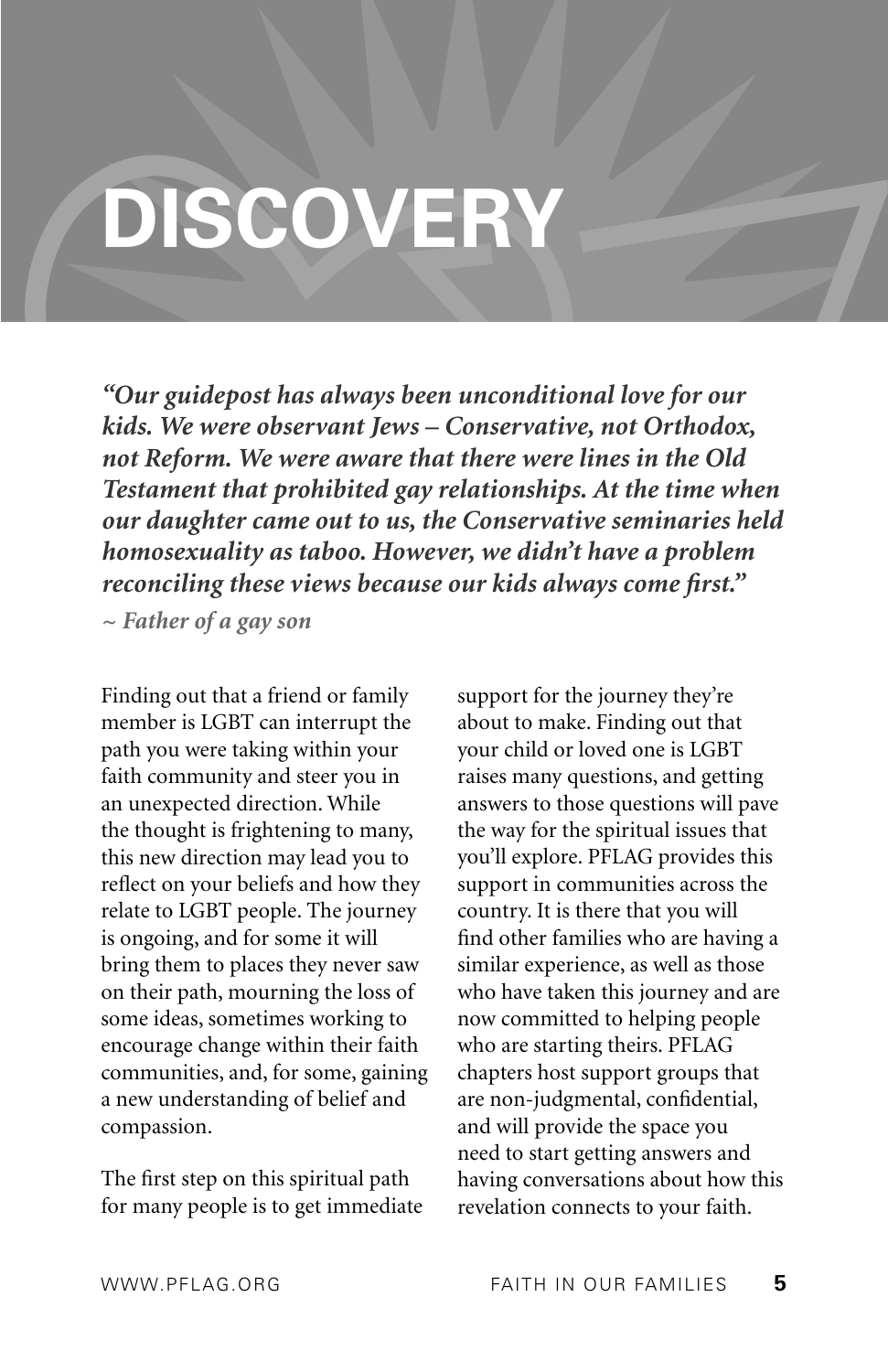### **EXPLORATION**

*"I had many conservative friends who were wonderful, generous people, but whom I felt had a huge blind spot when it came to gay people. This created a crisis for me when my brother came out. I became emotionally agonized by the conflict between the people I respected and loved on the conservative side, and the people I respected and loved who were gay. For the first time, I found myself asking God to help me reconcile these things and to help me seek the truth. I believe that God answered my request. I found a local church, and told the minister I needed to find a place with people who can help me seek God, and who also would accept all of my family as they are. With the help of that minister, I joined the church, and our congregation has begun a journey to becoming open and affirming of gay people."*

*~Sister of a gay brother*

Is it okay to ask questions, to challenge your religious leader and/ or religious

*Simply asking questions and exploring possibilities are important first steps.*

religious beliefs you've held for your entire life. But remember, for many people, the process of

doctrine? Yes. In fact, there are many scholars and religious leaders of various faith communities who encourage critical engagement with sacred texts. Still, asking questions can be scary and the answers you find may be life-altering. After all, you might be challenging or rethinking

questioning and exploring their faith tradition brings them even closer to that tradition.

Be gentle with yourself. Realize that asking questions and exploring the many possible answers is an important first step in your journey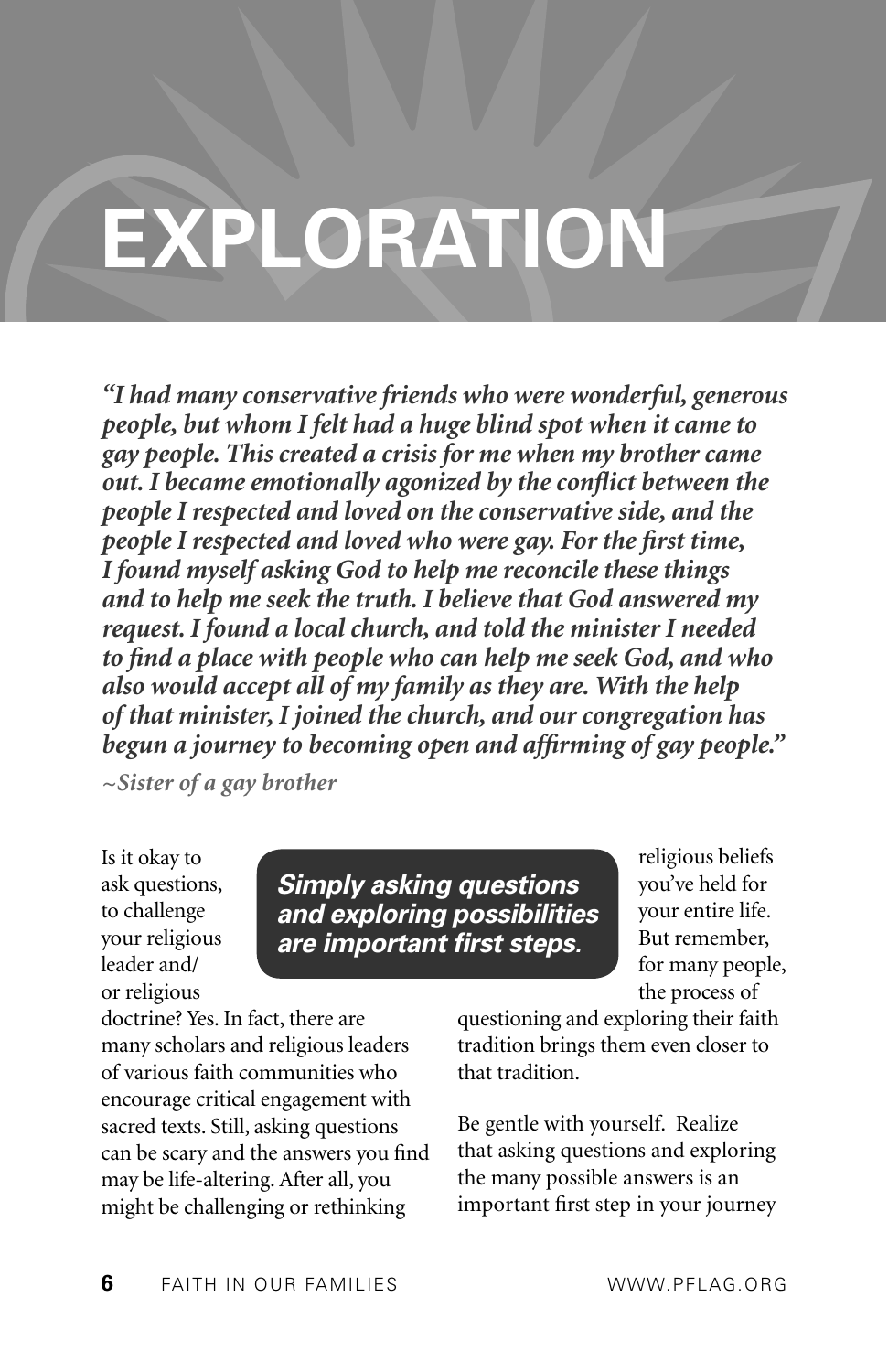to being a supportive person to your LGBT loved one.

A good way to begin is to make a list of what information you want to gather as you start exploring your relationship with your faith community and its views on LGBT issues. Some of the most common questions include:

- What is my religion's (or faith tradition's) teaching about being LGBT?
- Are there other people from my faith tradition who have navigated this path already? How have they reconciled religious teachings regarding being LGBT? Are these interpretations generally accepted?
- What place do LGBT people and/or their family members or friends have in my religion?
- Does my religion formally provide positive support for LGBT people and/or their family members or friends? If yes, what kind of support is offered – and is it healthy and accurate? If no, where can LGBT people, and/or their family members or friends find support?
- Are there various or conflicting views about LGBT people

within my faith community? How – if at all – do these play out in my personal congregation?

• What are the personal views of my religious leaders on this topic?

These are some big questions, and finding the answers often takes time and personal reflection. But simply asking questions and exploring possibilities are important first steps. Allow yourself time to live without concrete answers. This period of exploration and reflection is an important part of your journey.

Remember that you don't need to go through this alone. There have been families on this path before you, and there will be ones who follow you. Find them and take the journey together. A strong support system is a powerful and necessary tool while you are asking questions and finding answers. Whether it's a friend, spouse or partner, small group of people, or an entire PFLAG chapter, it is important that you share with people who can listen without judgment. Still, even with a strong support system, you may enter a period of time where you are living without answers. This can be unsettling, but it is often part of the process, and an idea inherent in faith itself.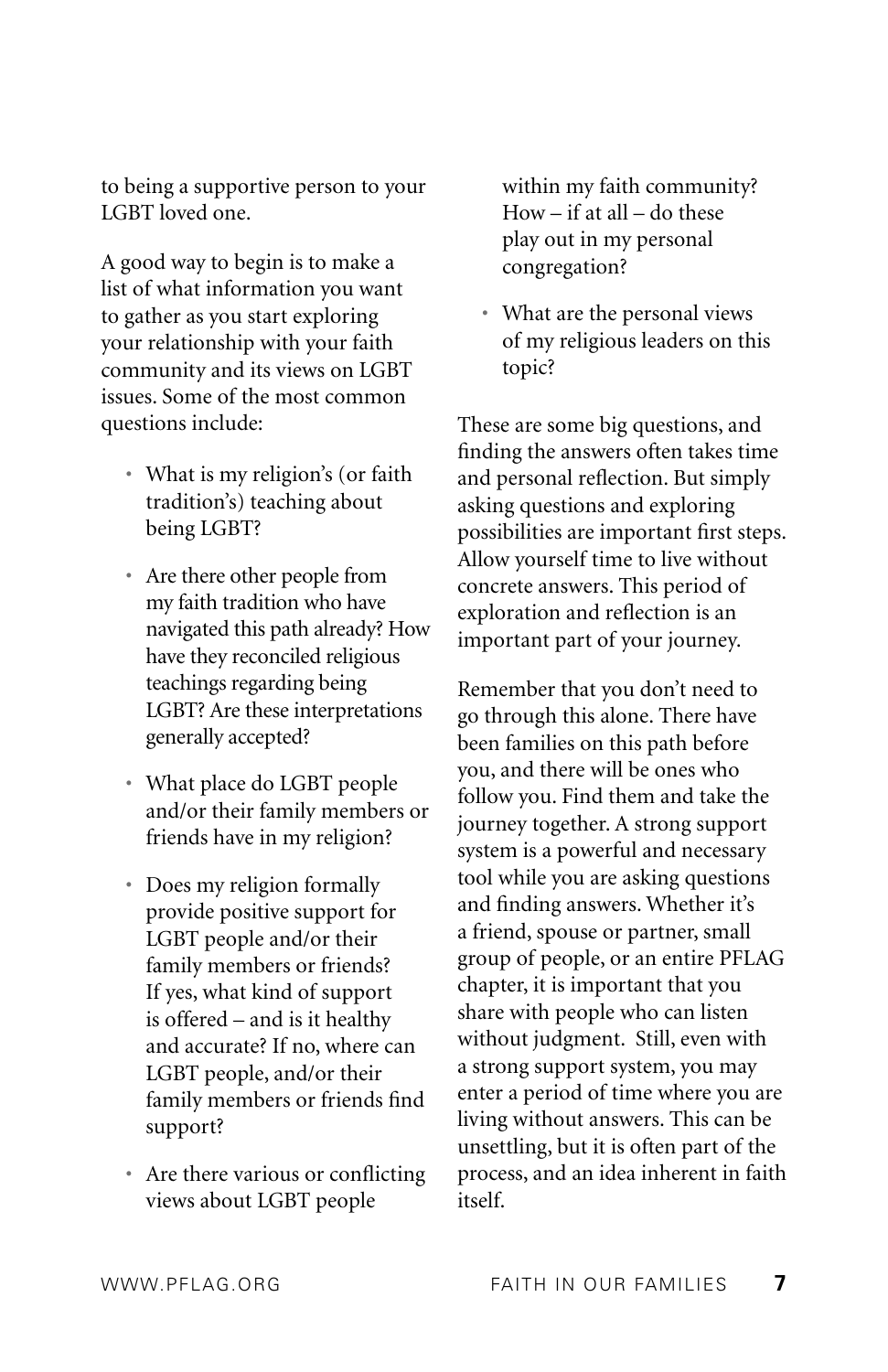# **CONSIDER**

*"Rather than allowing stereotypes to interfere with our love for our children, we have chosen to seek accurate information. Rather than try to change our children, we have chosen to change our attitudes."*

reaction:

*~Mother of a gay son*

Some families find themselves in what appears to be an untenable situation—they love their LGBT family member or friend, but their religion teaches them that their

loved one is sinful, wrong, or required to "change" to be faithful. Some people feel that their only solution will be to avoid having a

*Talk about your loved ones and talk about your faith. It is these conversations that bring transformation.*

wrestled with these issues and decided to be more welcoming to LGBT people. For example, the Episcopal Church (USA), United Church of Christ, and Unitarian

relationship with their LGBT loved one, or create distance. While these may seem like the only solutions at hand, they are not, and many denominations have worked to create support networks within their own traditions. Here are a few things

Universalists welcome and affirm LGBT members.

to remember when facing a strong

• Many religious groups have

• Many denominations, including Presbyterians and United Methodists, have welcoming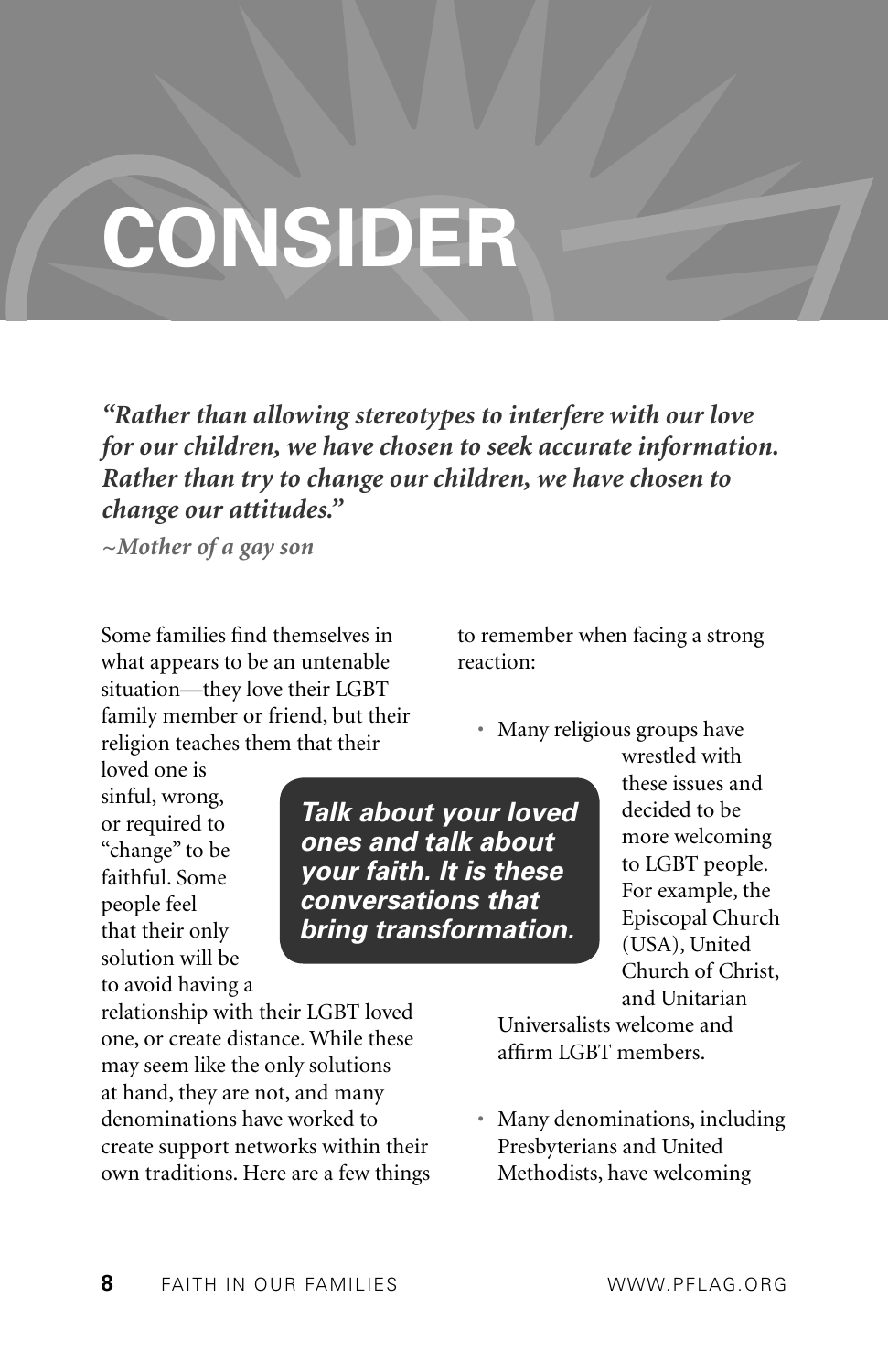and affirming congregations (sometimes called "Open and Affirming").

• Within most faiths, there are many interpretations of religious texts such as the Bible, Torah, and the Koran on all issues, including sexuality. While interpretations differ even among those in the same tradition, every religion has different teachings, advocates love and compassion, and emphasizes the importance of loving and intact families.

Keep in mind that coming out to family and friends is one of the most difficult and frightening experiences LGBT people will ever have. The prospect of losing loved ones because of who you are is unthinkable for most people, but is a reality for LGBT people everywhere. Your family member or friend has come out to you with trust and love. Even if you discovered this information in another way, remember this person is the same person that you have always loved. Finding peace between this news and your faith is a way for you to affirm your unconditional love and support for them as well as treat yourself with the compassion needed to feel spiritually fulfilled.

Again, remember – you are not alone. You may feel isolated in your struggle, but you are in the company of many who know how you feel and who have found this process to ultimately be enlightening. Find them and talk about it. As always, your local PFLAG chapter can be a source of support and advice during this time.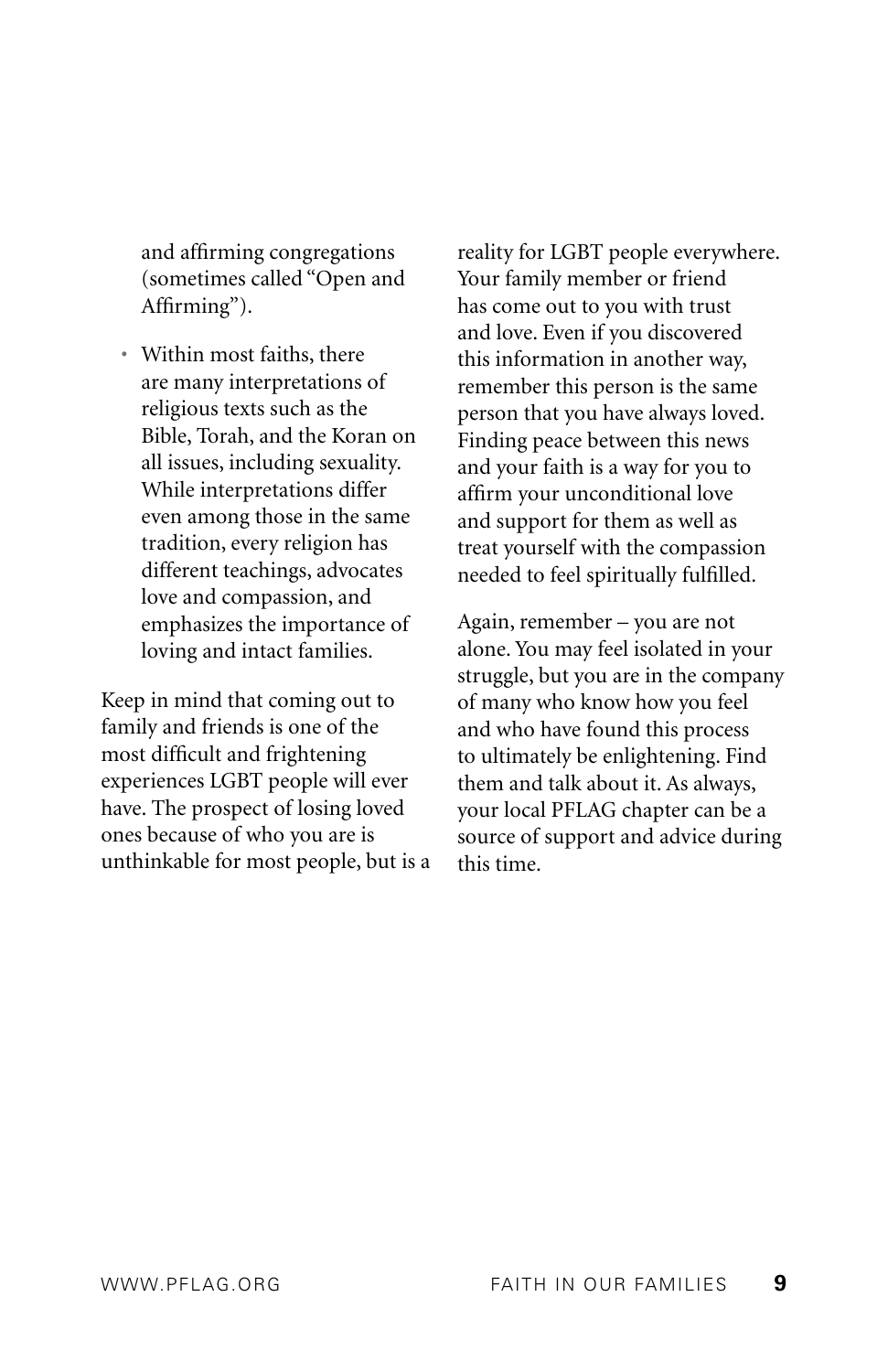## **CHOICES**

*"My wife and I were both raised Catholic, married in the church, and had both of our children baptized in the church as well. As young parents we began to really struggle with reconciling our beliefs with church teachings. There were several issues we thought and prayed about including homosexuality. Once we became parents, it became so much more important that we try to live a life where our beliefs and experiences were congruent with our faith. For some time, though, it felt that the choice was between staying in the Catholic fold or abandoning faith all together. After all, didn't all Christians believe that homosexuality was a sin?"*

*~Father of a lesbian daughter*

Many people find that the process of learning more about their religion's position on LGBT people is rewarding. It can bring about a deeper commitment to their congregation and to their family. Others find the process to be painful. If your religion is not accepting of your LGBT family member or friend, can you comfortably stay? Would you consider leaving? What are your choices?

While each person's experience

is unique, PFLAG members have reported facing similar themes when it came to making choices within their faith communities when their loved ones came out. In this section, you'll find five common paths that people have taken when in a position to make a choice about their next steps. But remember there are as many paths as there are people. No matter which road you are on or which destination you choose, look for the path that best meets your needs.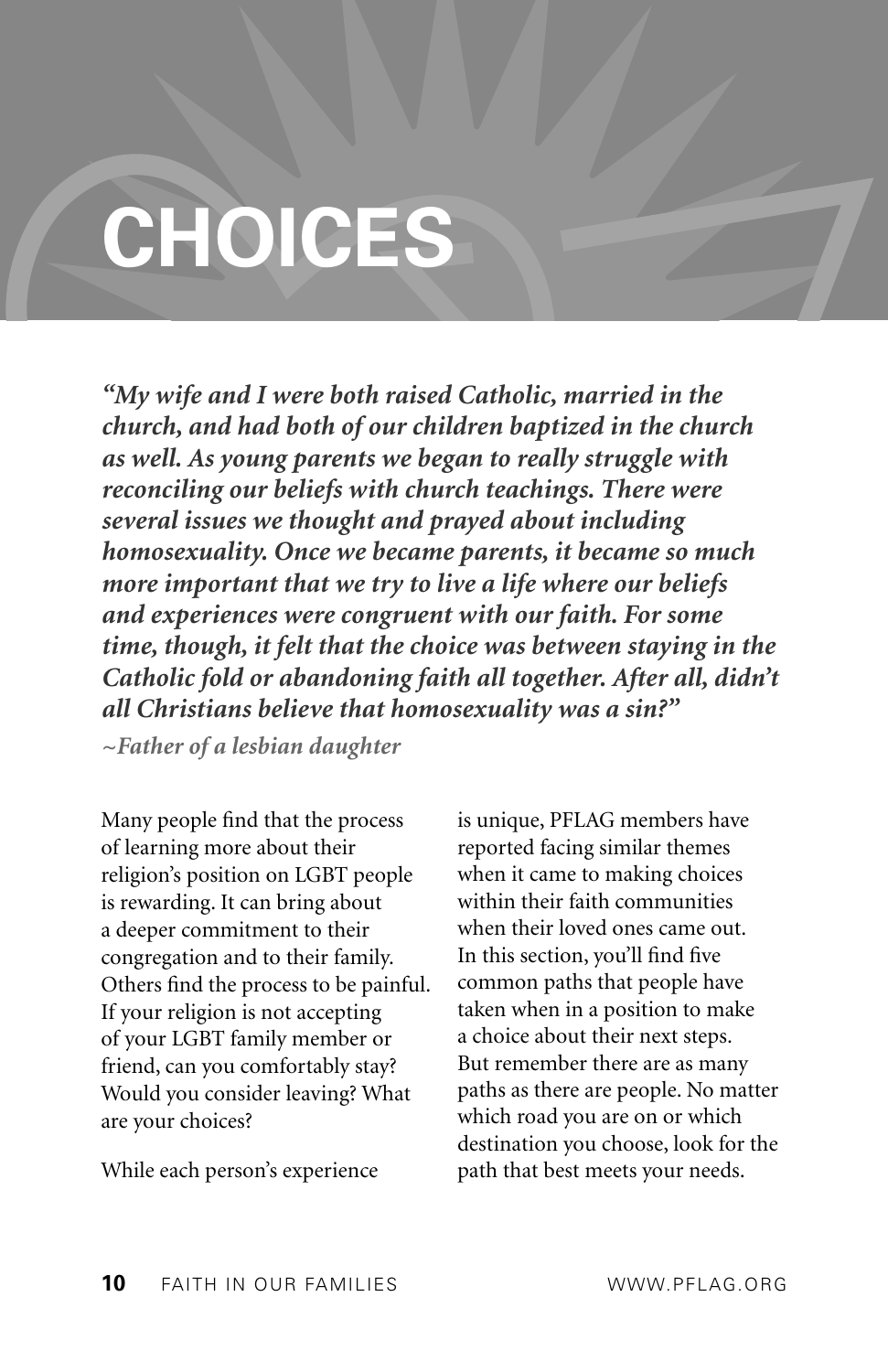#### **STAYING WIThIN Your FAITh CommuNITY**

*"When our daughter came out, we worried about letting people at church know. We didn't know how they would respond. We even considered going to a new church, but we had been members for our entire lives. Our children were raised in our church. We couldn't imagine our lives without the community created by our faith family. When we finally got up the courage to start confiding in a few people at church, it was much better than we expected. While our faith is not open to LGBT issues yet, the members of our church were very supportive."*

*~Mother of a gender-variant daughter*

Sometimes people have the happy revelation that the conflict they expected from their faith community doesn't actually

exist and they instead find acceptance. Other times, individuals determine that living with conflict is the easiest or most practical solution. Some people choose to avoid the potential for conflict or rejection altogether by remaining "in the closet" about the fact that they have an LGBT family member. For many, the prospect of changing religions or

*Talk about your loved ones and talk about your faith. It is these conversations that bring transformation.*

faith communities is not a viable option. Even though they may still find themselves wrestling with questions, such

as how to deal with the disapproval of a faith leader or other members of the community, continuing with the familiar is where they find peace. This is a common and legitimate choice for many family members as well as LGBT people themselves. For some it will be their permanent solution, while for others it will be a stop on the journey to another place.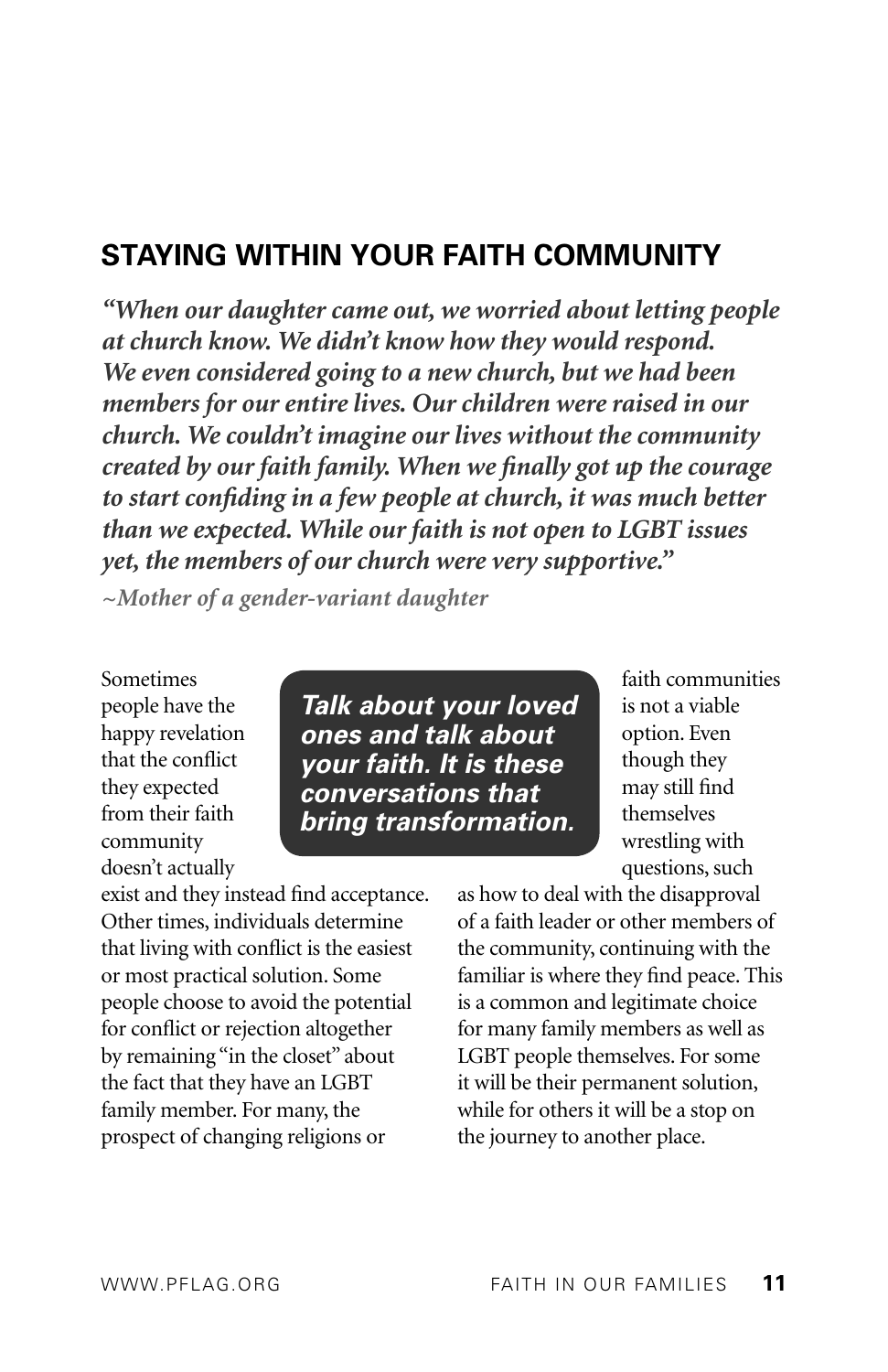#### **ENCOURAGING CHANGE WItHIN**  YOUR FAITH COMMUNITY

*"I'm the only person in my church who says the word 'gay.' Even if he wants to, my priest cannot take a stand — but I can. Because of my history with the church, I have credibility and I try to use it. I have talked to the education committee, and placed PFLAG announcements in the parish bulletin. I've been able to raise awareness by working within the church."*

*~Mother of a gay son*

Rather than leaving a faith community or staying in the closet, some people choose to work to create a space within their congregation that is welcoming to LGBT people and their

families. While these efforts can be very rewarding on both a spiritual and practical level, they can also be very challenging to start because people worry

*It is realistic to expect that as an advocate you will get pushback. Fortunately, you're never alone.*

If your goal is to try to create change in your faith community, be sure to check out the *PFLAG Faith Field Guide* (www.pflag.org/ faithfieldguide) for ways to make

> your community more welcoming. Also know that many faith traditions already have specific groups working on LGBT issues. Visit www.pflag.

about what the reaction to their work will be. It is realistic to expect that as an advocate you will get pushback. Fortunately, you're never alone.

org/faith to access a list of faith and denomination specific LGBT support and advocacy groups.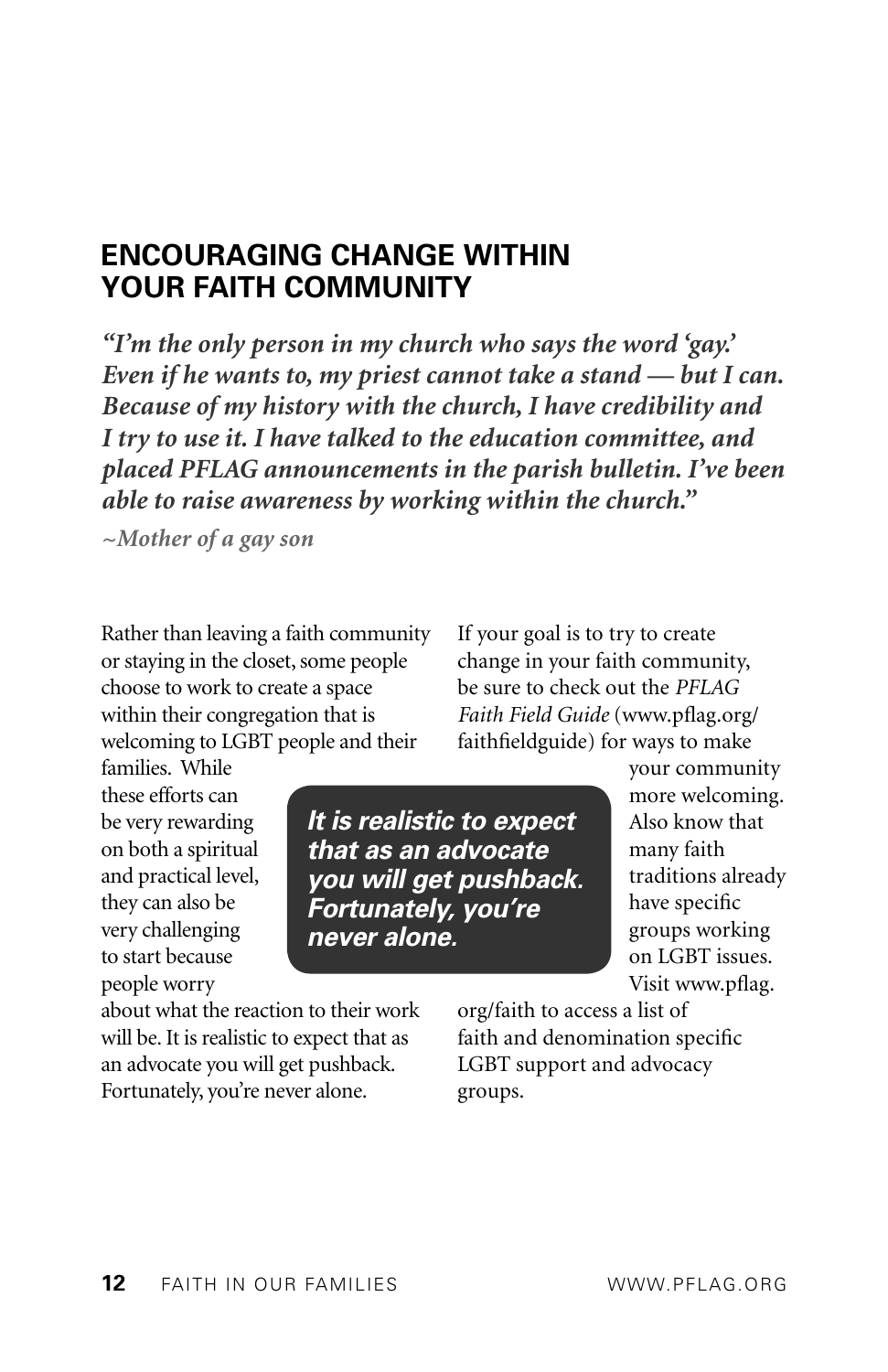#### **CHANGING BRANCHES OR CONGREGATIONS WITHIN YOuR FAITH COmmuNITY**

*"At my church in Anchorage, some people were not comfortable with my involvement in the gay rights movement. Worried that the issue was going to split the church, I eventually resigned…I found a small congregation that shared my convictions and was in need of a pastor."*

*~American Baptist Minister identifying as a straight ally*

Even within the same faith communities, every branch and congregation is different in how they express their faith. From very conservative to extremely progressive, faith communities offer a wide variety of ways to practice religion within the boundaries of what makes each one unique. Each religious leader has a distinctive style, and communities are full of unique personalities and beliefs. If you are uncomfortable with attitudes toward LGBT people within your existing congregation, you might consider finding another congregation where you will feel more comfortable. Although it may be awkward and difficult, finding a new branch and/or congregation

may offer a more spiritually nourishing place to worship.

In recent years, many communities of faith have developed specific congregations that are sensitive to the needs of LGBT people and their allies. These congregations are often referred to as "open and affirming" and have gone through a process to get the buy-in of the congregation on becoming more openly accepting of LGBT people and their loved ones. These congregations offer people a way to stay in their faith tradition, but in a setting more consistent with their evolving beliefs and needs. New congregations are always developing, so it is best to search online to find the one closest to you.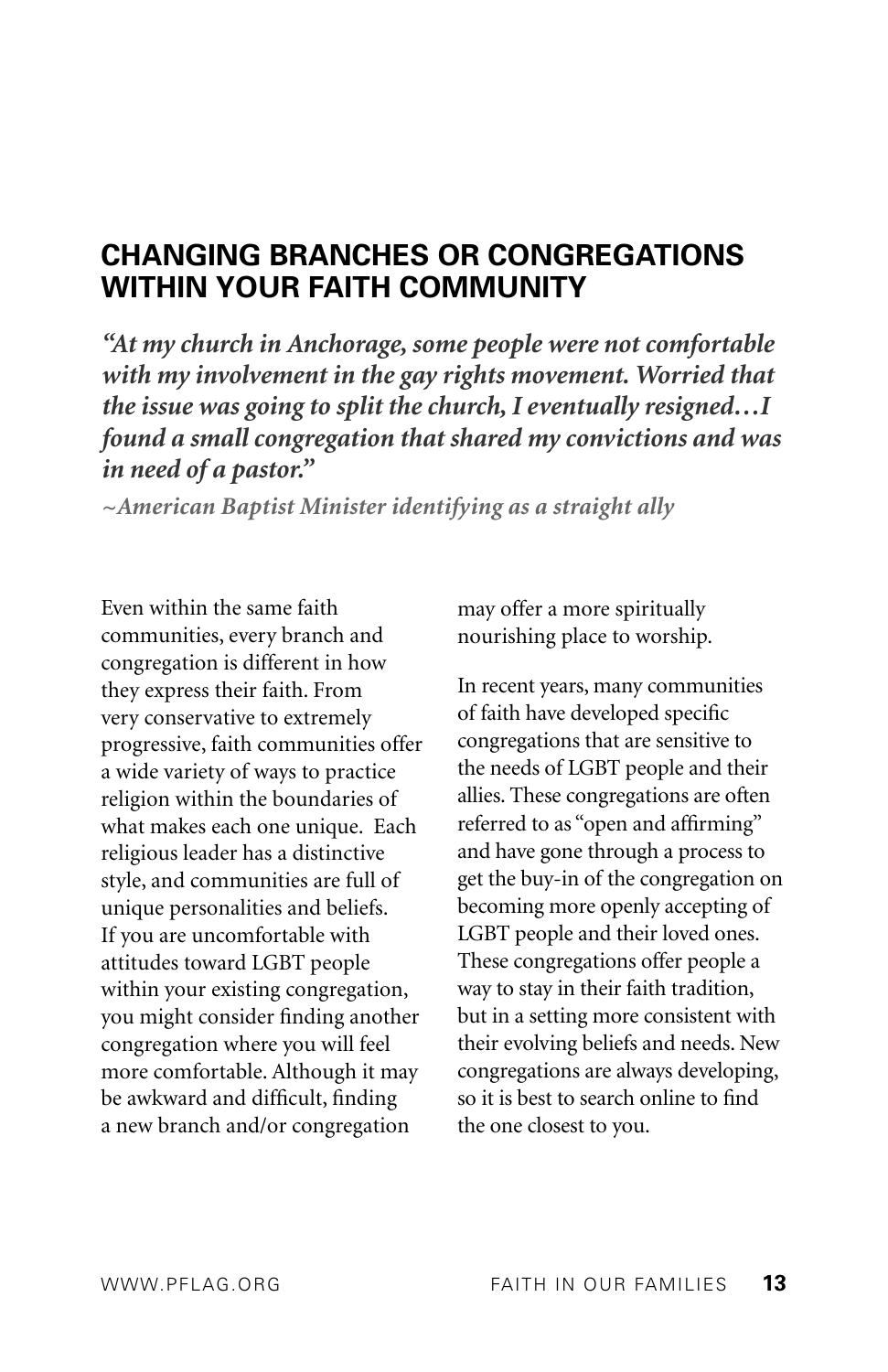#### **INVESTIGATING DIFFERENT FAITh CommuNITIES**

 *"I heard homophobic remarks in church from both the members and the pulpit. The minister told my family that the congregation, including him, was afraid of us. For a while the local wildlife refuge became my sanctuary, and then I heard about a small, welcoming Episcopal church. The new church's members continue to surprise me – even offering space in their bulletin for my PFLAG literature."*

*~Mother of a gay son*

Sadly, some people discover that their congregation is unwilling or unable to meet their new spiritual needs, or even actively works against LGBT inclusion. For some of these people, leaving that tradition, which may have been a longtime spiritual home and refuge, can be an emotional and difficult decision.

Remember that regardless of your faith tradition, a community of faith is supposed to be a place where you

can spiritually grow and develop with love and compassion. In order to grow in your faith community, you must feel comfortable in that community, free from judgment. It may take time to find your new spiritual home, but know that there is one for you. Don't go on the search alone – get the support that is there for you, and use the online resources that can help you get started. Visit www.pflag.org/faith for help.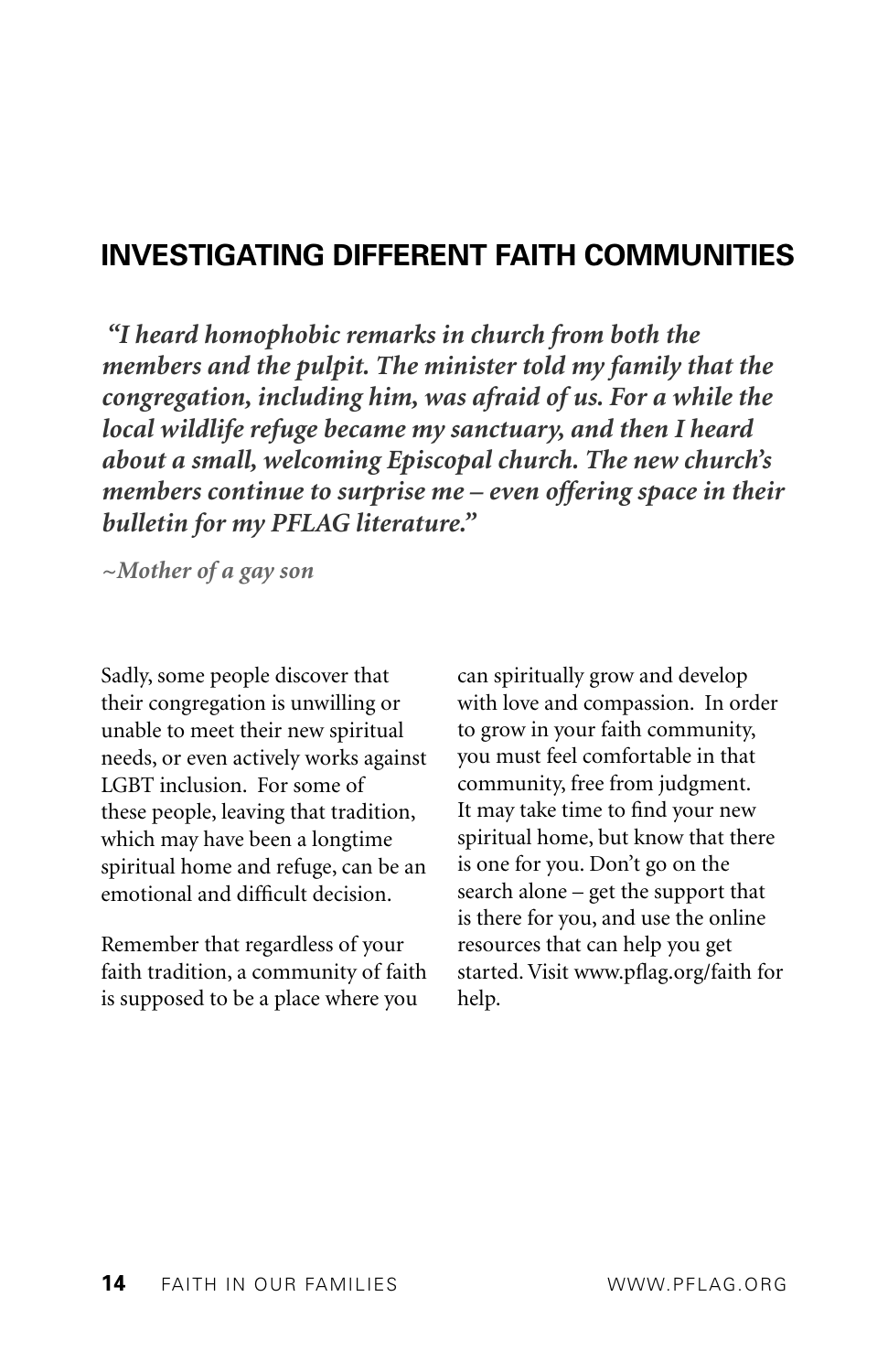#### **FINDING FAITH ON YOUR OWN**

*"I was raised Catholic, went to Catholic school, taught CCD (Confraternity of Catholic Doctrine) and adult religious education. I was questioning some of the church's teachings, but the stance on LGBT issues was the last nail in the coffin. If the church does not have a place for my son, it does not have a place for me."*

*~Mother of a gay son*

The idea of leaving organized religion altogether can be daunting. Some people, however, feel that their objections to the LGBT views of their faith are stronger than their ties

to a particular community or tradition. Before you decide to leave your faith or organized religion altogether be sure

*To find families who have been faced with similar issues of faith, visit a PFLAG chapter.*

to reach out to others who have been faced with a similar decision to find out how they navigated this choice and to get support as you make your own choices.

Decisions about leaving your faith community, or staying in one and seeking change, are complex and very personal. This process of discovery and exploration takes time

> for each of us. It is important to take your time, ask questions, and remember that you are not alone. To find

and is different

families who have been faced with similar issues of faith, visit a PFLAG chapter. You may find the closest PFLAG chapter by visiting www. pflag.org/findachapter.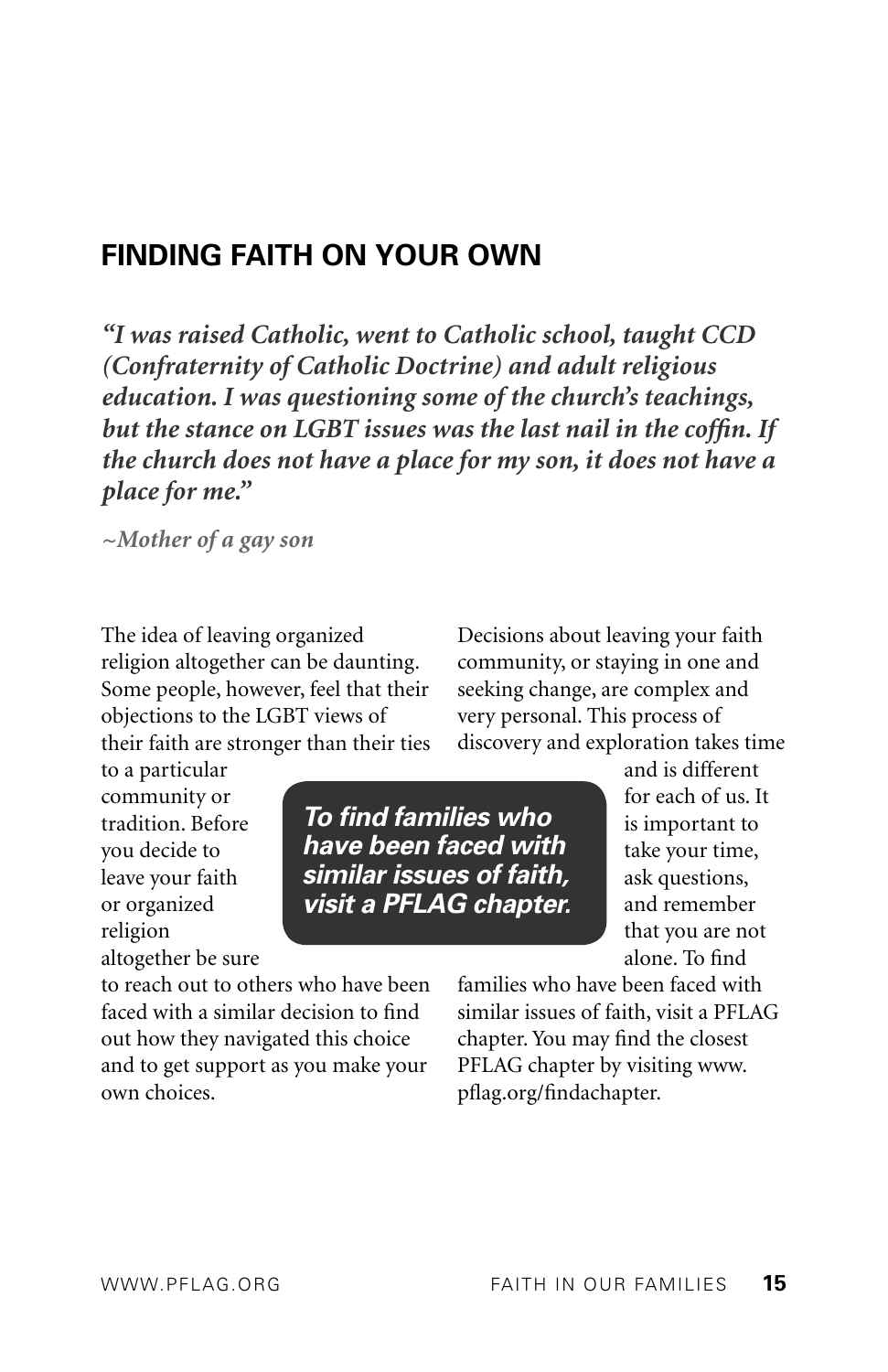### **SHARING YOUR STORY**

*"When we talked to our son, we asked what we could do to help. He said, 'Tell my story. Don't let this happen to anyone else.' At that point we became activists, trying to educate people – good people who just don't understand. We co-chaired a group for Mormon parents of gay children…and have worked to keep Mormon families together. People who know us well, and know our son, are now rethinking LGBT issues."*

*~Mother and father of a lesbian daughter and a gay son*

As you become more open about your LGBT family member or friend, you may find that some individuals in your faith community environment for both LGBT people and allies.

By being open about your LGBT

will turn to you for support. Your faith leader may come to you with questions about LGBT issues. By being a resource within your faith community and supporting others in their paths to understanding,

*Sharing your story about your journey in a personal, one-on-one setting is often one of the most spiritually fulfilling and powerful experiences that people have.*

loved one in your faith community, you will hear from other people who are LGBT or have LGBT loved ones, and all will find comfort in knowing that they are not alone. Being

you can help begin a dialogue and create a more welcoming

the first one to speak up may be difficult, but it can begin a process of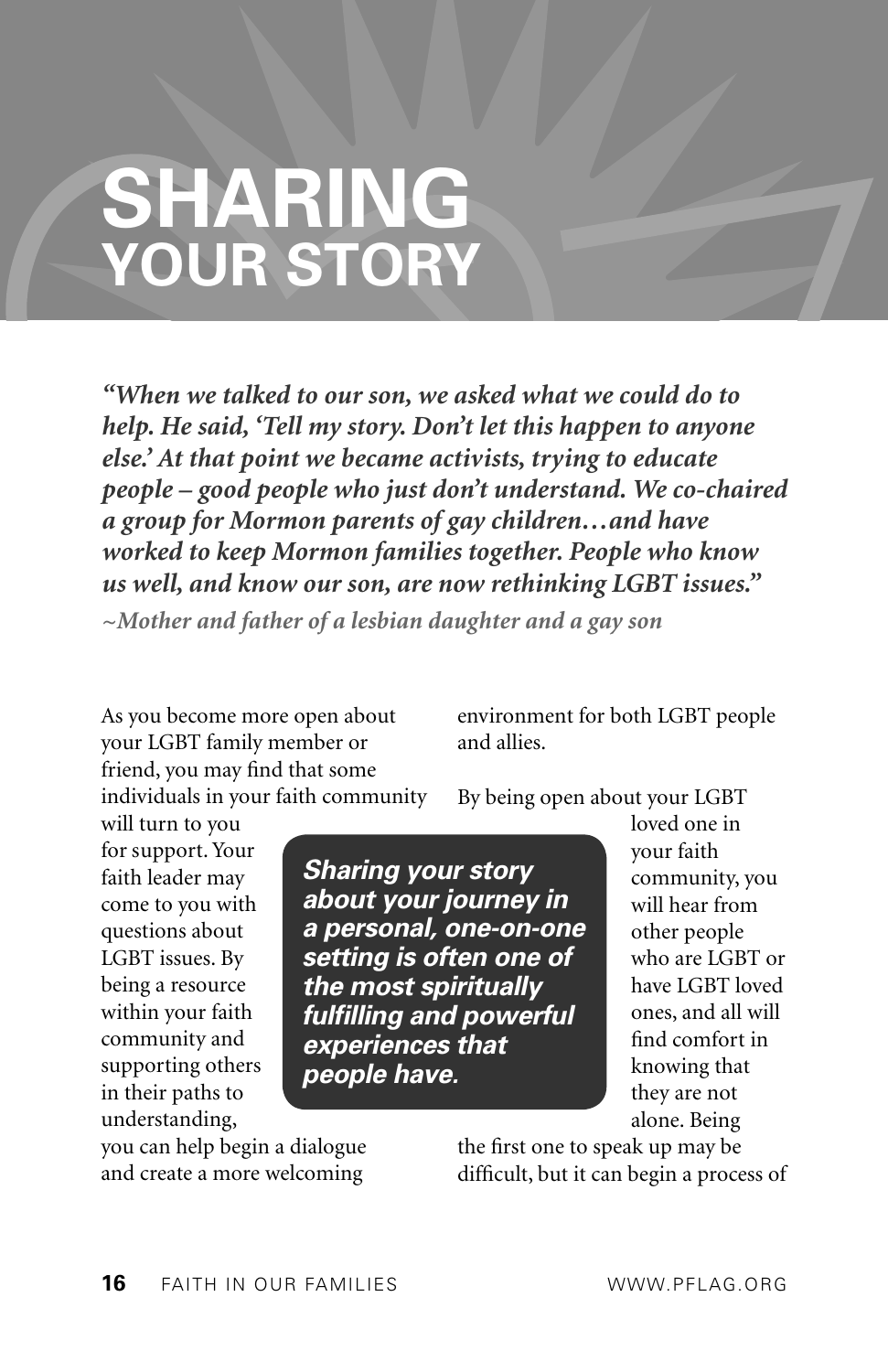education in your congregation and beyond. Sharing your story about your journey in a personal, one-onone setting is often one of the most spiritually fulfilling and powerful experiences that people have. On both sides of the conversation – both for the one telling the story and the one hearing it – there is a unique opportunity for understanding these issues in a new personal light as well as for transforming the perception of LGBT issues. Remember that it is in compassionate *conversations* – not *confrontations* – that you can change hearts and minds.

You do not have to have all the answers to be a resource! Just by sharing your story you are making a difference and showing people that faith comes in all shapes and sizes. If you're looking for additional background materials or want to get more information before you feel comfortable having a conversation, check out PFLAG's faith resource list at www.pflag.org/faith.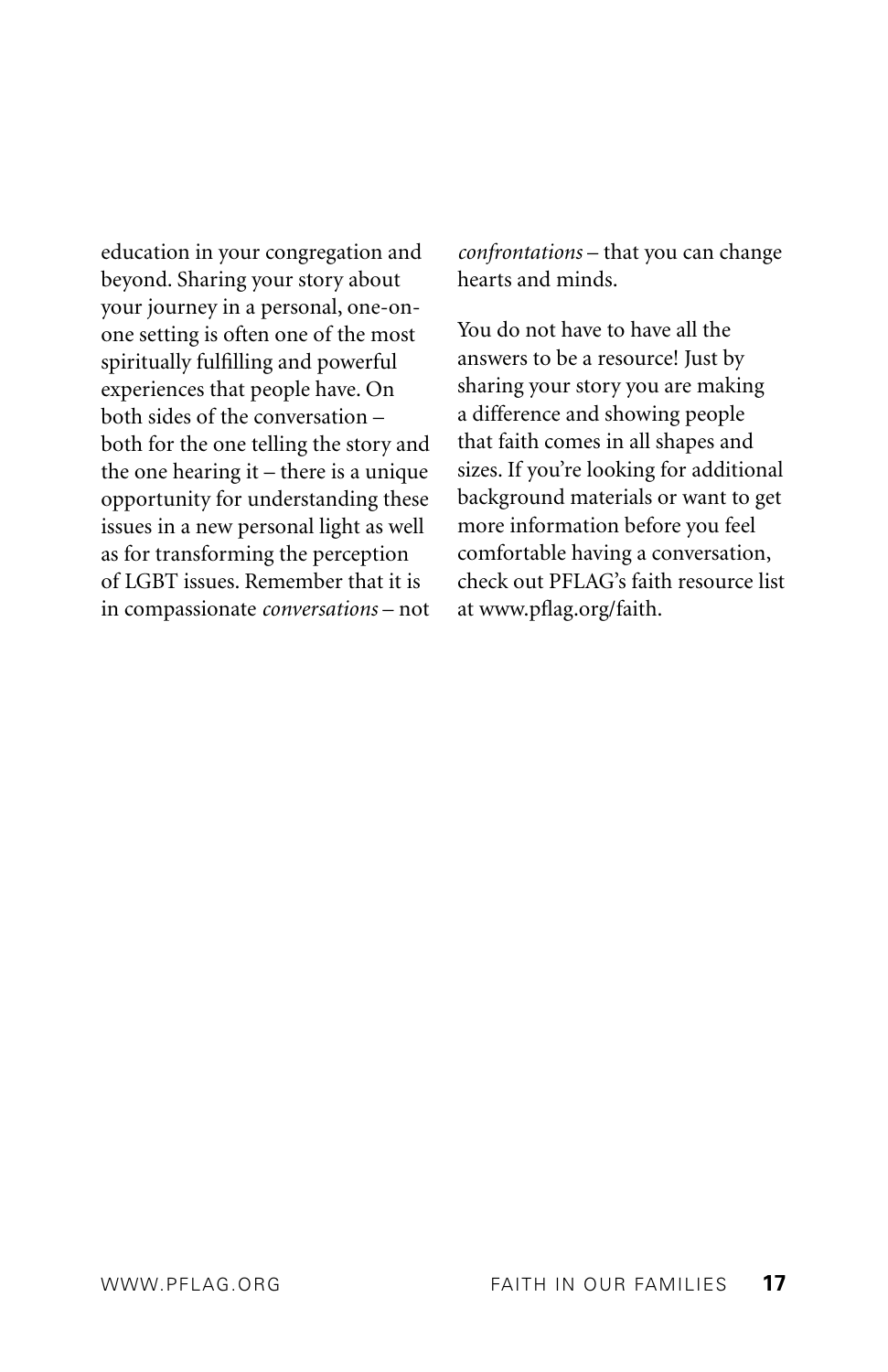### **CONTINUING THE JOURNEY**

*"For anyone struggling with faith and the issue of sexual orientation, whether their own or one of their loved ones, there is much support and love and understanding in the larger community of faith. Even if the issue is one that seems impossible to resolve, the journey to explore and be open heals regardless of the outcome."*

*Father of a lesbian daughter*

Whether you're still at the threshold of the path, trying to peer over hills and around corners, or nearing the end of your discovery, thank you for taking this important spiritual journey. How people understand their relationship to their faith can shift over time, so we hope that you will pick this booklet up again from time to time to see what new insights emerge. Please remember to visit our website (www.pflag. org) for an updated list of resources, materials, and information. At PFLAG you will always find a committed network of organizations and individuals who are eager to support, guide, and encourage you.

No booklet can take the place of hearing from families like yours who have wrestled with questions of faith and their child's sexual orientation and/or gender identity. Talk to families both within your faith community and in other faith communities. Ask them about their journeys to reconcile their religious beliefs and their love for their child. Share your story and especially your struggle, if you have one. Know that you are not alone.

#### **This publication and all PFLAG National publications are available for download at www.pflag.org. Visit our website or call (202) 467-8180 for more information.**